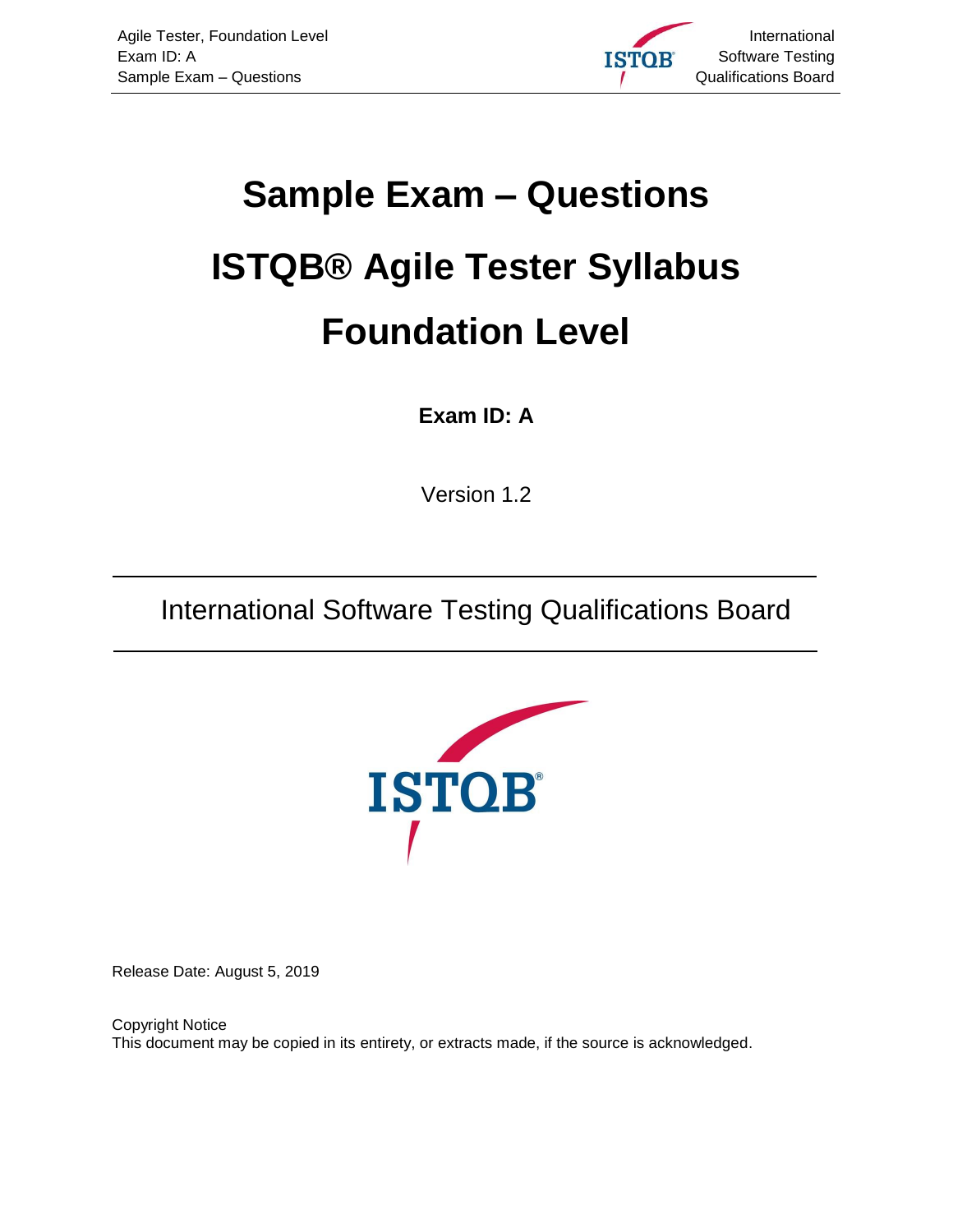

# <span id="page-1-0"></span>**Legal**

Copyright © 2019 International Software Testing Qualifications Board (hereinafter called ISTQB®). All rights reserved.

The authors transfer the copyright to the International Software Testing Qualifications Board (hereinafter called ISTQB®). The authors (as current copyright holders) and ISTQB® (as the future copyright holder) have agreed to the following condition of use: Any ISTQB® Member Board may translate this document.

Exam Working Group 2019

#### <span id="page-1-1"></span>Document Responsibility

The ISTQB® Examination Working Group is responsible for this document.

# <span id="page-1-2"></span>**Acknowledgements**

This document was produced by a core team from the International Software Testing Qualifications Board Examination Working Group: Mette Bruhn-Pedersen, Debra Friedenberg, Jen Leger, Lloyd Roden, Lucjan Stapp, Patricia McQuaid, Beata Karpinska, Ingvar Nordström and the Foundation Agile Extension syllabus authors.

The core team thanks the Examination Working Group review team, the Syllabus Working Group and the National Boards for their suggestions and input.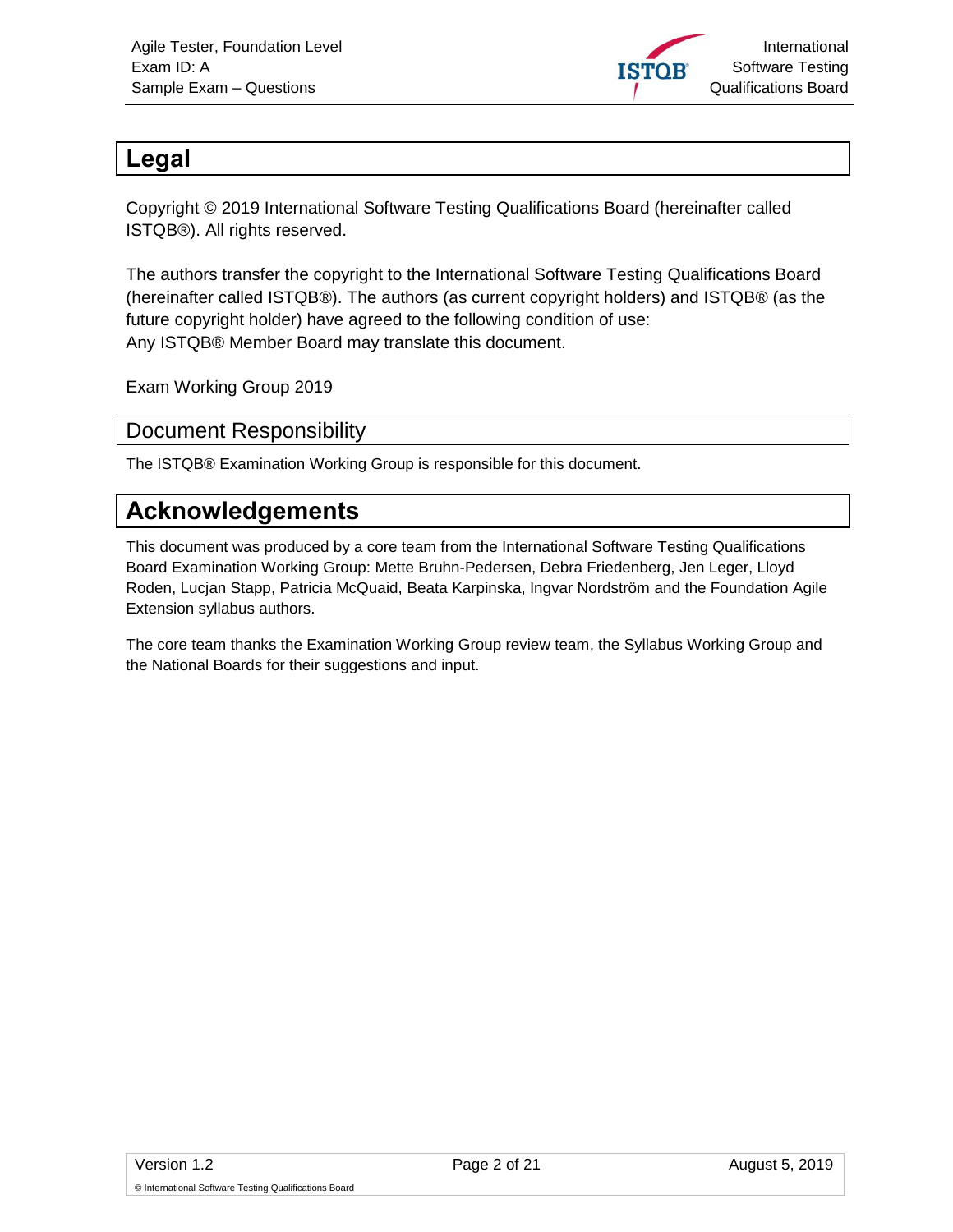

# <span id="page-2-0"></span>**Revision History**

| Sample Exam – Questions Layout Template used |                |                   |                              | Version 1.5 Date: June 13, 2019 |
|----------------------------------------------|----------------|-------------------|------------------------------|---------------------------------|
|                                              |                |                   |                              |                                 |
| <b>Version</b>                               | <b>Date</b>    | Remarks           |                              |                                 |
| 1.0                                          | Mai 1. 2014    |                   | First version approved by GA |                                 |
| 1.1                                          | June 6, 2019   | Minor updates     |                              |                                 |
| 1.2                                          | August 5, 2019 | Lavout correction |                              |                                 |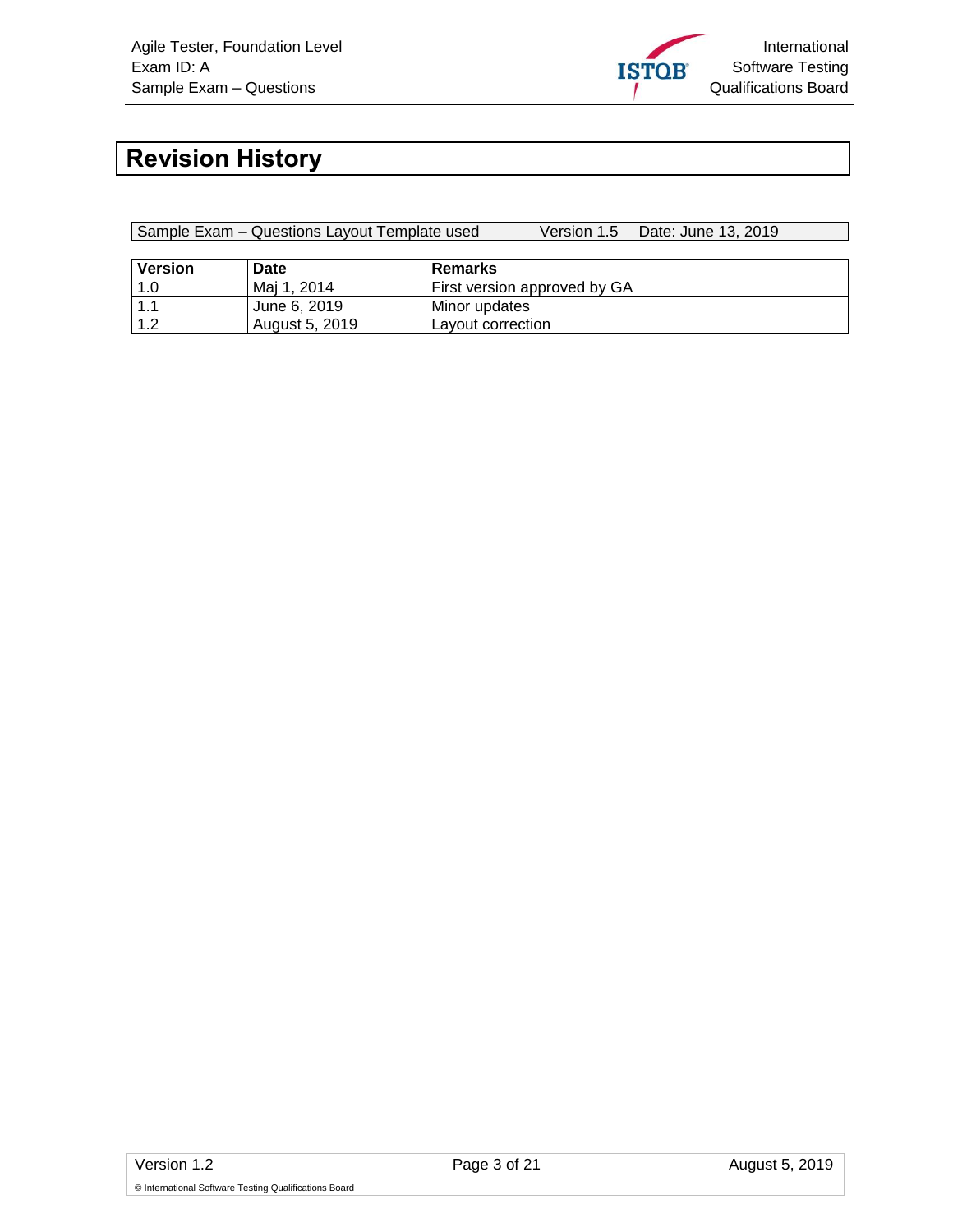

# **Table of Contents**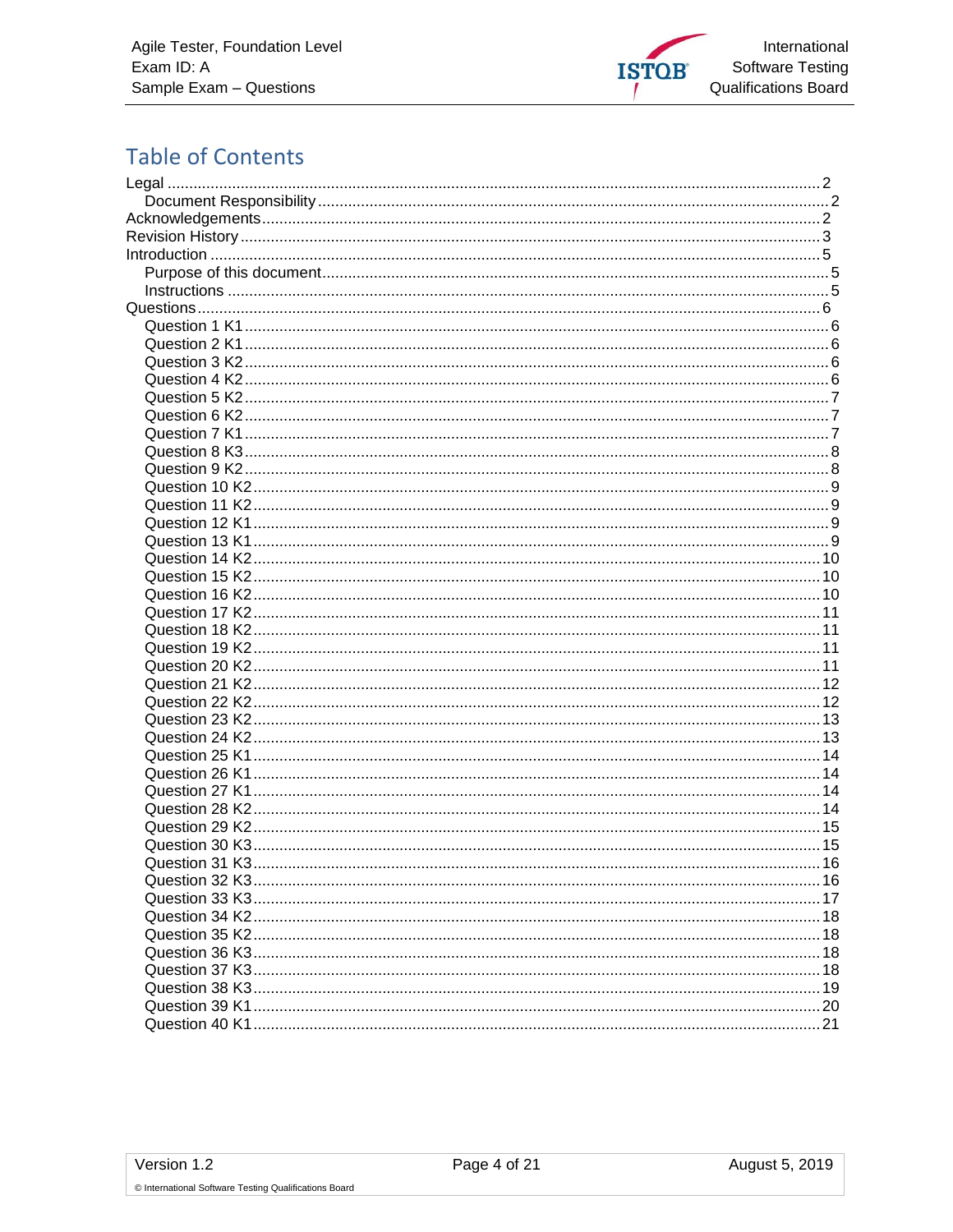

# <span id="page-4-0"></span>**Introduction**

#### <span id="page-4-1"></span>Purpose of this document

The sample questions and answers and associated justifications in this sample exam set have been created by a team of Subject Matter Experts and experienced question writers with the aim of assisting ISTQB® Member Boards and Exam Boards in their question writing activities.

These questions cannot be used as-is in any official examination, but they should serve as guidance for question writers. Given the wide variety of formats and subjects, these sample questions should offer many ideas for the individual Member Boards on how to create good questions and appropriate answer sets for their examinations.

#### <span id="page-4-2"></span>Instructions

The question set is organized in the following way:

- Question including any scenario followed by the question stem
- Answer Set
- Answers, including justification are contained in a separate document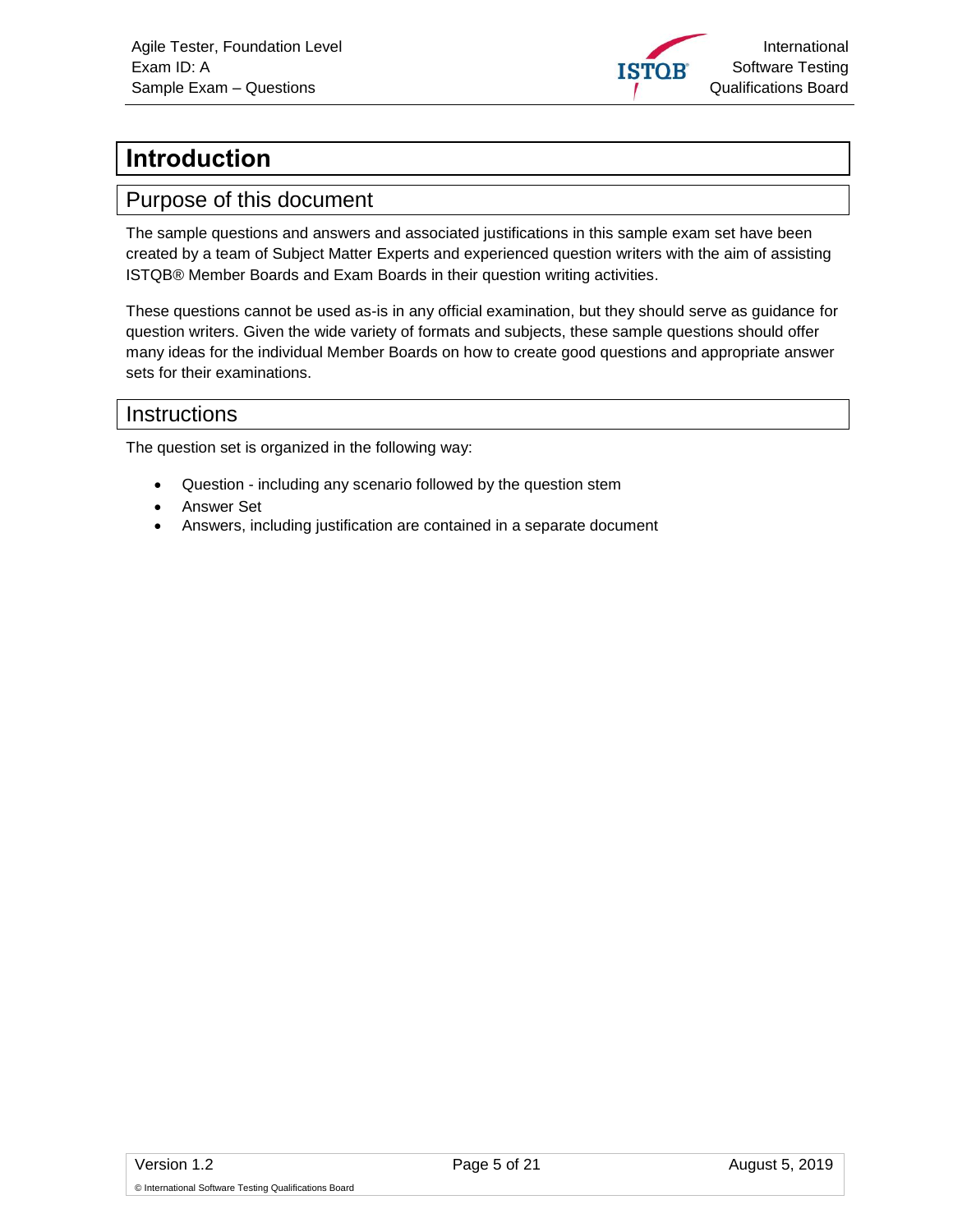

# <span id="page-5-0"></span>**Questions**

#### <span id="page-5-1"></span>**Question #1 (1 Point)**

The Agile Manifesto has 4 statements of values. Match the agile value on the left (1-4) with its traditional counterpart on the right (i-iv).

| 1) Customer collaboration over | i) Processes and tools |
|--------------------------------|------------------------|
|--------------------------------|------------------------|

- 2) Responding to change over ii) Following a plan
- 3) Individuals and interactions over iii) Contract negotiation

4) Working software over iv) Comprehensive documentation

- a)  $1 iii$ ,  $2 iv$ ,  $3 ii$ ,  $4 i$
- b)  $1 iii$ ,  $2 ii$ ,  $3 i$ ,  $4 iv$
- c)  $1 iv$ ,  $2 ii$ ,  $3 i$ ,  $4 iii$
- <span id="page-5-2"></span>d)  $1 - ii$ ,  $2 - iii$ ,  $3 - iv$ ,  $4 - i$

Select ONE option.

#### **Question #2 (1 Point)**

Which of the following statements best reflects one of the values of the Agile Manifesto?

- a) Working software allows the customer to provide rapid feedback to the developer.
- b) Developers should use unit testing tools to support the testing process.
- c) Business representatives should provide a backlog of user stories and their estimates to the team.
- d) Adopting plans to change adds no real value to an agile project.

<span id="page-5-3"></span>Select ONE option.

# **Question #3 (1 Point)**

Which activities below best represent responsibilities that are consistent with agile development's Whole Team approach?

- a) Testers are responsible for developing unit tests which they pass on to the developers for testing
- b) Business representatives are expected to select the tools the team will use during the project
- c) Testers are expected to work with customer representatives to create acceptance tests
- d) The whole team, not just testers, has responsibility for the quality of the product
- e) Developers are expected to test non-functional requirements (performance, usability, security, etc.)

<span id="page-5-4"></span>Select TWO option.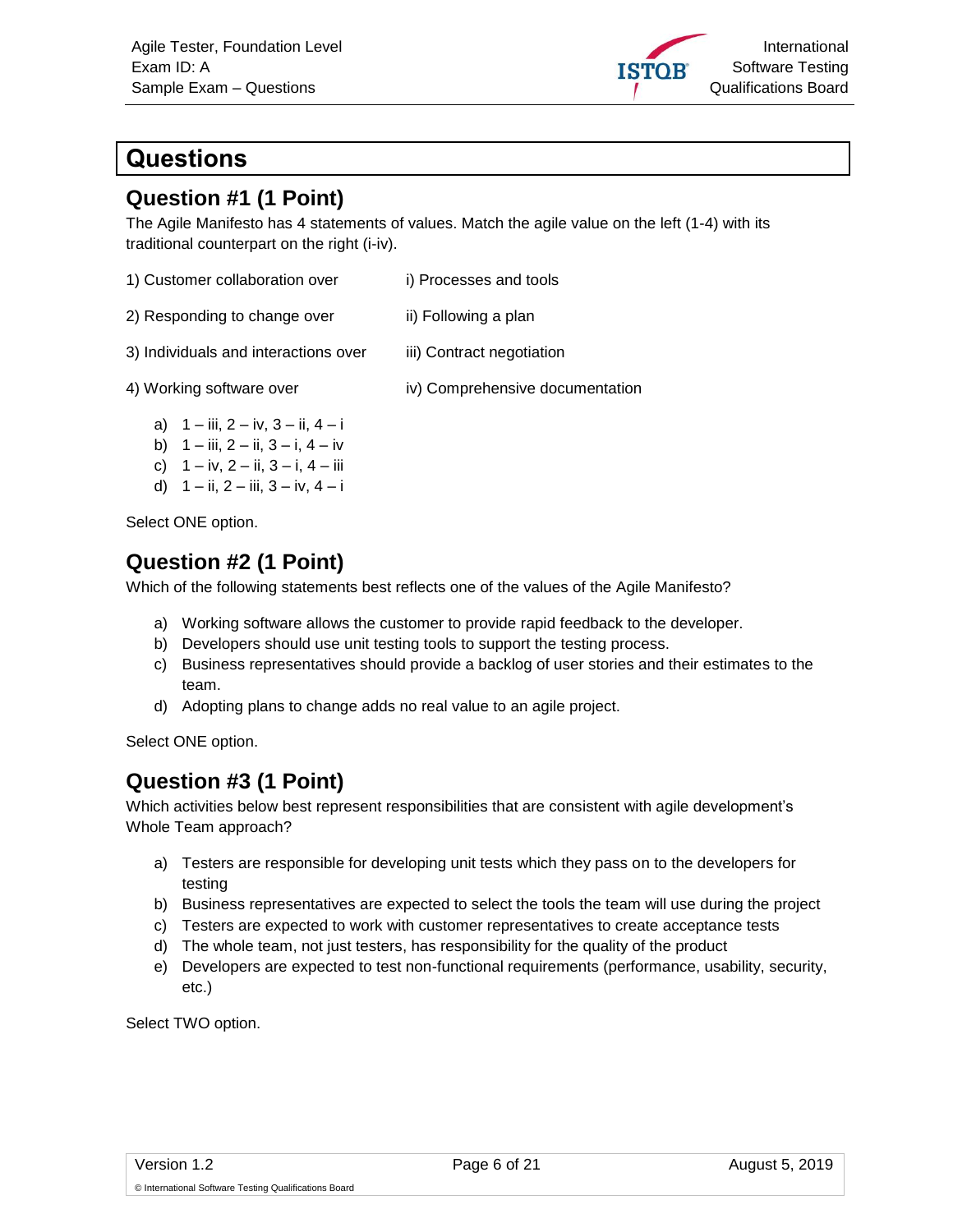

# **Question #4 (1 Point)**

Which of the following is an advantage of having the whole team responsible for quality?

- a) Companies no longer need to recruit and train software testing specialists.
- b) Test automation tasks are now the responsibility of the development team instead of the test team.
- c) Role barriers are eliminated and team members contribute to project success based on their unique skills and perspectives.
- d) Project costs are lower because the need for a specialized test team is eliminated.

<span id="page-6-0"></span>Select ONE option.

#### **Question #5 (1 Point)**

Which of the following statements are true?

- 1) Early feedback gives the developers more time to develop new system features because they spend less time reworking features expected in earlier iterations.
- 2) Early feedback enables agile teams to deliver features with the highest business value first, because the customer maintains focus on features with the highest system value.
- 3) Early feedback reduces costs because it decreases the amount of time needed for system testing.
- 4) Early feedback makes it more likely that the system built is what the customer wanted because they are given the opportunity to make changes throughout the product development process.
- a) 1 and 4
- b)  $2$  and  $3$
- c)  $2$  and  $4$
- d) 1 and 3

<span id="page-6-1"></span>Select ONE option.

# **Question #6 (1 Point)**

Which of the following is a benefit of the agile process promoting early and frequent feedback?

- a) The total number of defects found during the project is much higher than on traditional software development projects such as waterfall.
- b) There is less rework because customers see the product regularly.
- c) It is easy to determine the developer who introduces the most defects when integrating code.
- <span id="page-6-2"></span>d) There is enough time to complete all features scheduled for the given iteration.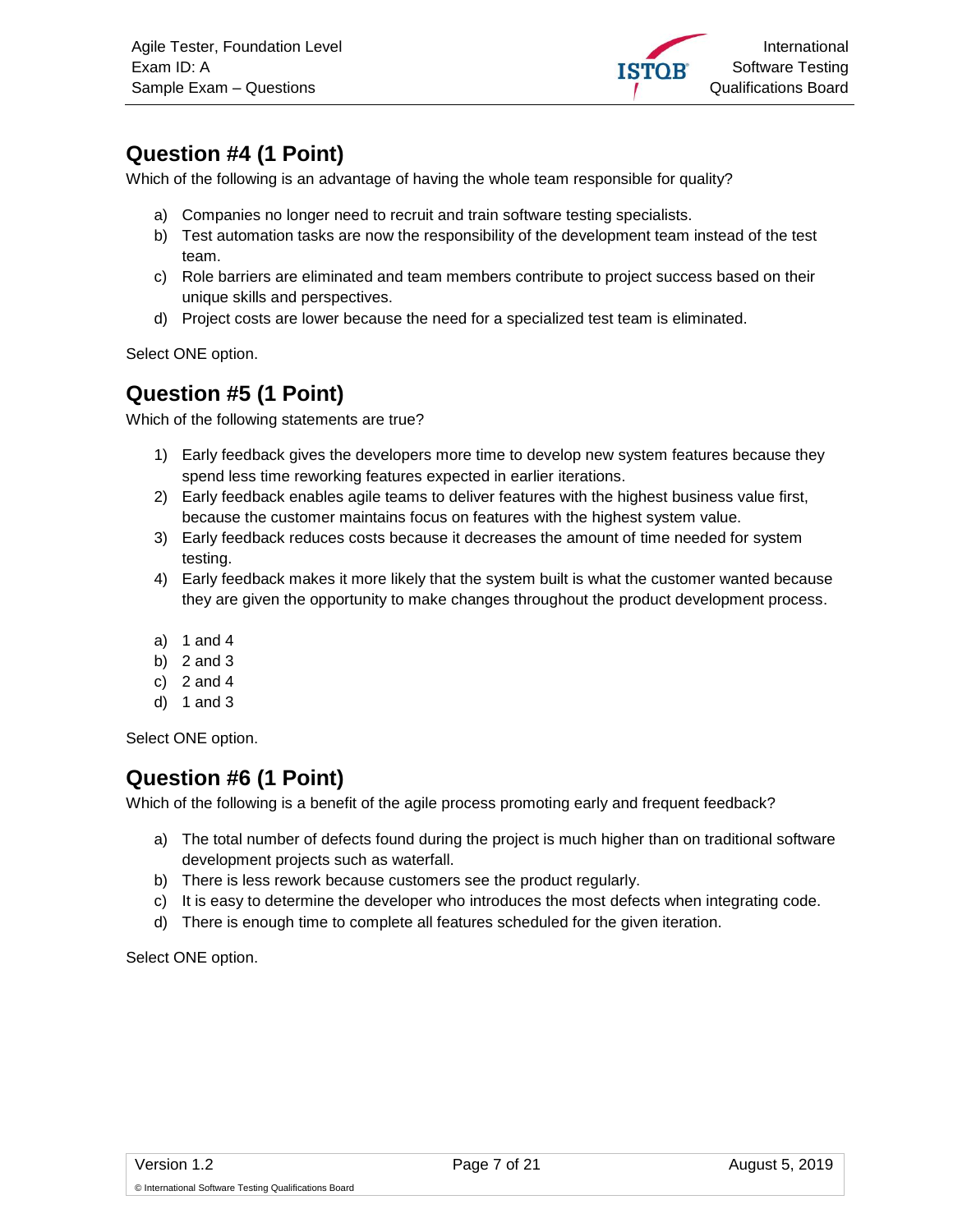

# **Question #7 (1 Point)**

Match the following agile software development approaches on the top with their corresponding descriptions on the bottom.

- 1) Extreme Programming
- 2) Scrum
- 3) Kanban
- I. Embraces 5 values to guide development: Communication, Simplicity, Feedback, Courage, and Respect
- II. Divides the project into short iterations called sprints.
- III. Optimizes the 'flow' of work in a value-added chain.
	- a) 1-i, 2-iii, 3-ii
	- b) 1-i, 2-ii, 3-iii
	- c) 1-i, 2-iii, 3-ii
	- d) 1-iii, 2-ii, 3-i

<span id="page-7-0"></span>Select ONE option.

# **Question #8 (1 Point)**

During an iteration planning meeting, the team is sharing their thoughts about a user story. The product owner advises that the customer should have one screen to enter information. The developer explains that there are technical limitations for the feature, due to the amount of information needed to be captured on the screen. Another developer says that there are risks about performance as the information will be stored in an external offsite database.

Which of the following would best represent a tester's contribution to this discussion?

- a) The tester advises that the screen for the user story needs to be a single page to reduce test automation effort.
- b) The tester advises that usability is more important than performance.
- c) The tester advises that performance acceptance criteria should standard maximum of 1 second for data storage.
- <span id="page-7-1"></span>d) The tester advises that the user story needs acceptance criteria to be testable.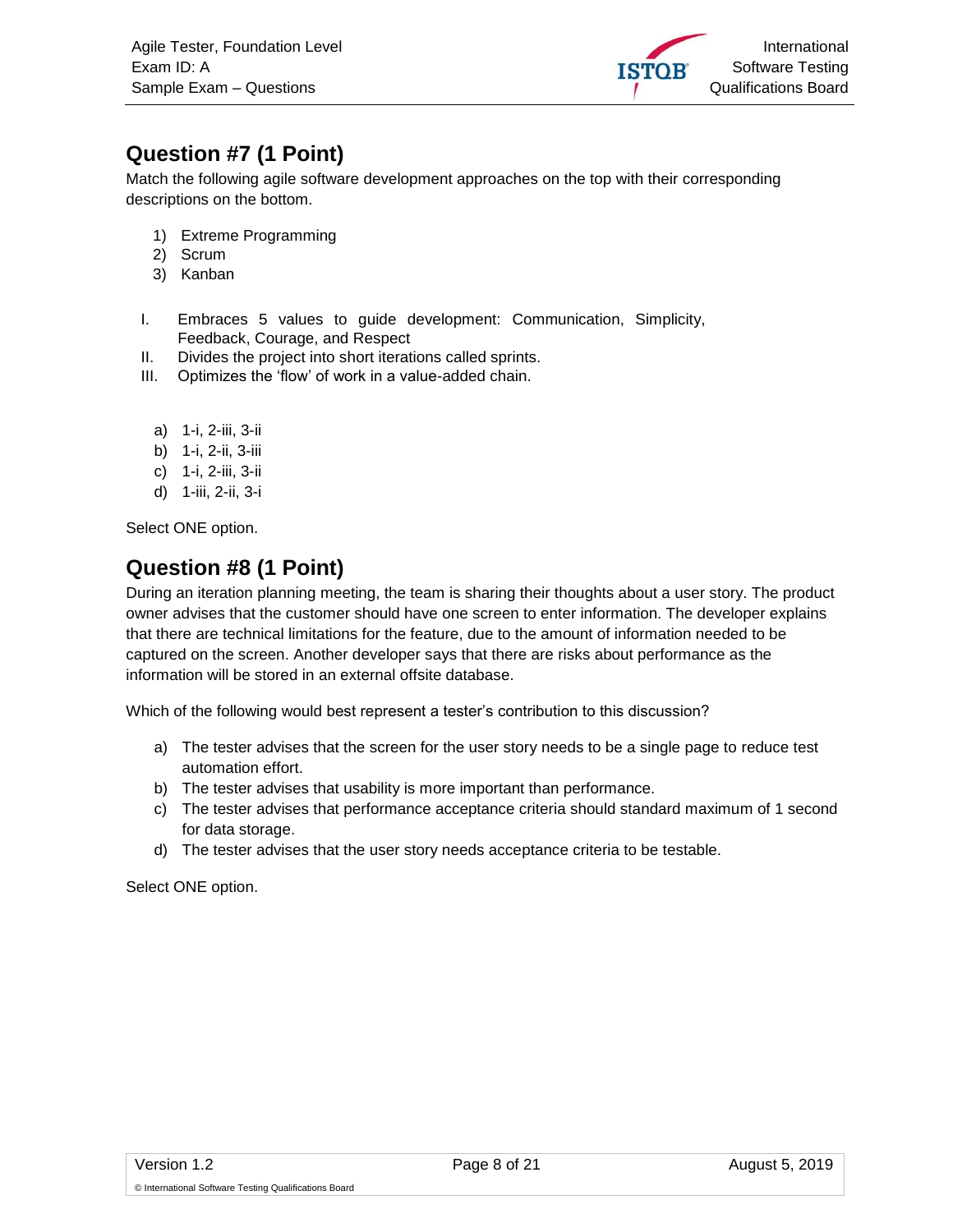

# **Question #9 (1 Point)**

Which of the following BEST describes a tester participating in a retrospective meeting?

- a) As a tester participating in a retrospective meeting, I should bring in topics that are related to testing only. All other topics will be covered by different participants.
- b) As a tester, I participate in a retrospective meeting as an observer, ensuring that the meeting follows the retrospective rules and agile values.
- c) As a tester participating in a retrospective meeting, I should provide feedback and input on all activities conducted by the team during the sprint.
- d) As a tester, I should only attend and participate in a retrospective meeting if I have any feedback and input related to activities conducted by the team during the sprint.

<span id="page-8-0"></span>Select ONE option.

#### **Question #10 (1 Point)**

Which of the following items should NOT be raised during a retrospective meeting?

- a) There should be more emphasis on unit testing in the future, to improve overall quality.
- b) The build process is manual and takes too long. Research and implementation of an automated build framework should be done.
- c) Tester XYZ is struggling to find defects. Test design training is required for this resource.
- d) Automated regression test suites are taking too long to run. A review of the tests, to eliminate redundant or unnecessary tests, is required.

<span id="page-8-1"></span>Select ONE option.

# **Question #11 (1 Point)**

Which of the following is NOT a principle of continuous integration?

- a) Continuous integration helps to build changed software regularly, including testing and deploying, in an automated way.
- b) Continuous integration allows new builds to be available frequently to testers and stakeholders.
- c) Continuous integration helps to identify new integration defects early and makes the analysis of these defects easier.
- d) Continuous integration ensures that testing of builds is done manually, as this generates more reliable results than automated scripts.

<span id="page-8-2"></span>Select ONE option.

#### **Question #12 (1 Point)**

Which of the following activities would a tester do during release planning?

- a) Produce a list of acceptance tests for user stories
- b) Help break down user stories into smaller and more detailed tasks.
- c) Estimate testing tasks generated by new features planned for this iteration.
- <span id="page-8-3"></span>d) Support the clarification of the user stories and ensure that they are testable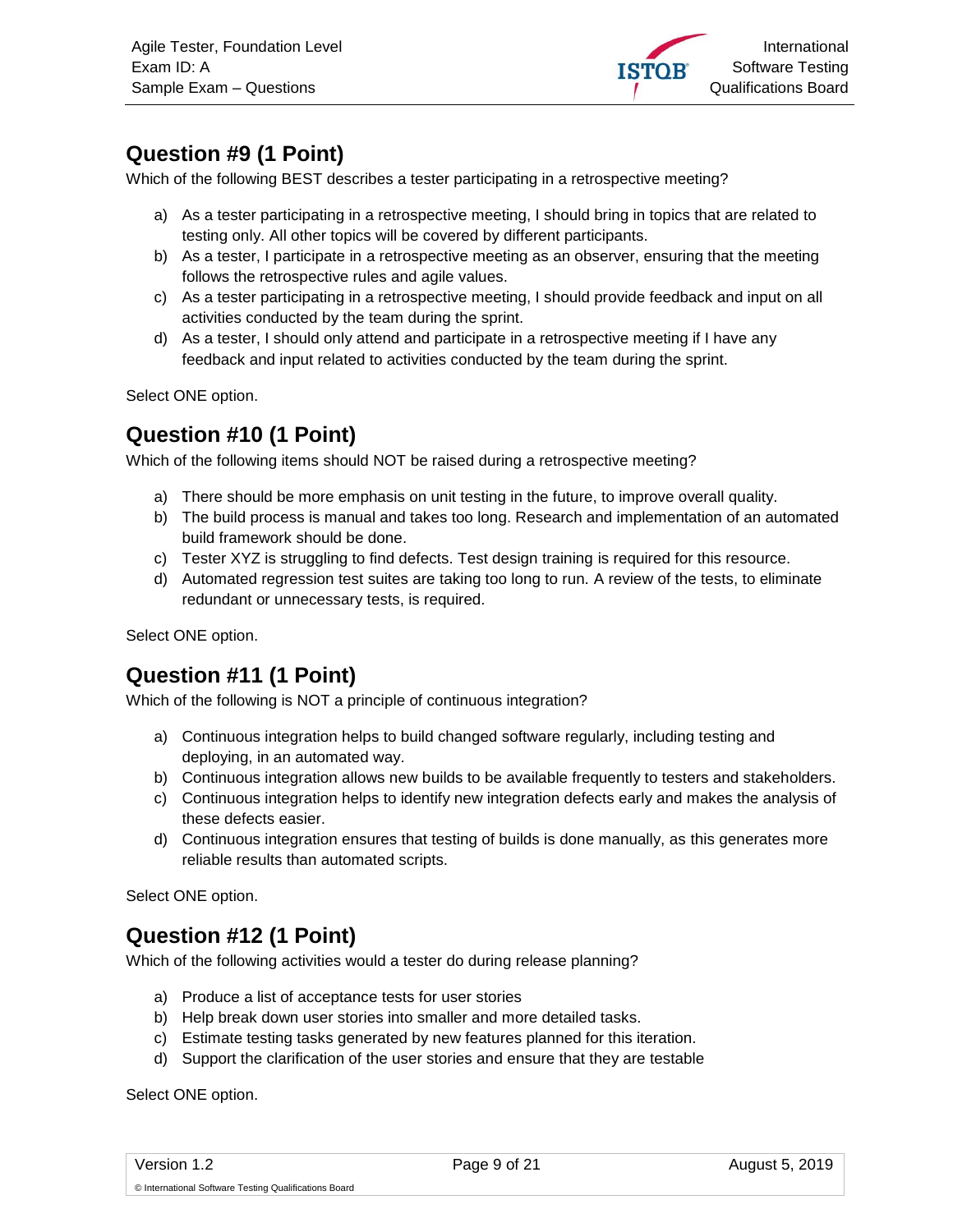

# **Question #13 (1 Point)**

What is the most appropriate explanation of a 'user story'?

- a) An artifact that the tester must review and sign off before testing can begin.
- b) An artifact used to detail only the functional requirements of the system.
- c) An artifact documented by business representatives to help developers and testers understand the system requirements.
- d) An artifact written collaboratively by developers, testers, and business representatives to capture requirements.

<span id="page-9-0"></span>Select ONE option.

#### **Question #14 (1 Point)**

Which of the following test activities is typically done during agile projects, but is not as common on traditional projects?

- a) Testers write detailed test plans so all team members can understand what will be tested during each iteration.
- b) Testers are heavily involved in the creation of automated test cases which are then used to verify the implementation of the requirements.
- c) Testers decide entry and exit criteria for each test level.
- d) Testers are involved in the development to better understand what needs to be tested.

<span id="page-9-1"></span>Select ONE option.

#### **Question #15 (1 Point)**

Consider the following activities:

- I. Strict enforcement of system test level entry and exit criteria.
- II. Collaboration between tester, developer, and business stakeholders to define acceptance criteria.
- III. Functional verification testing of user stories developed in the previous iteration.

Which of the following combination of these activities should occur in an agile project?

- a) ii only
- b) i and ii
- c) ii and iii
- <span id="page-9-2"></span>d) iii only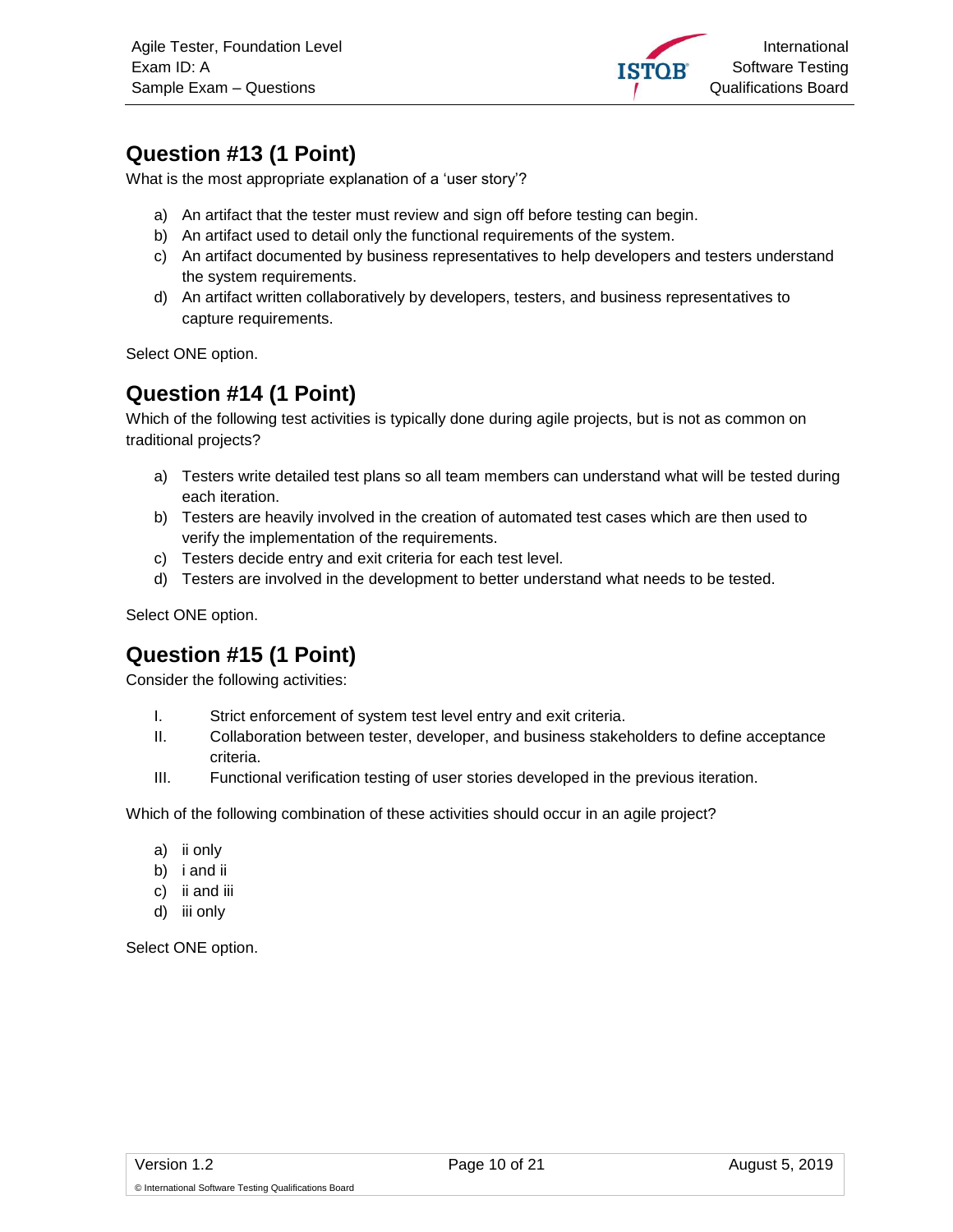

# **Question #16 (1 Point)**

Which of the following statements are true on agile projects?

- a) Testers should work closely with developers while retaining an objective outlook.
- b) Test managers do not exist in organizations doing agile development.
- c) There is no difference between what testers and developers do on agile projects.
- d) Developers should rely on testers to create the automated regression tests.
- e) A selection of users may perform beta testing on the product after the completion of a series of iterations.

<span id="page-10-0"></span>Select TWO option.

#### **Question #17 (1 Point)**

Which of the following statements about independent testing on agile projects is FALSE?

- a) There can be a risk of losing test independence for organizations introducing agile.
- b) Independent testers will find more defects than developers regardless of test level.
- c) Independent testing can be introduced at the end of a sprint.
- d) The independent test team can be part of another team.

<span id="page-10-1"></span>Select ONE option.

#### **Question #18 (1 Point)**

In an agile project, which of the following would best denote product quality at the end of iteration 6 of a new system release consisting of 8 iterations?

- a) No severity 1 or 2 defects were detected during system testing of iteration 6, which allowed the teams to move into iteration 7.
- b) The results of a customer beta test on the iteration 6 software release indicate that the system works correctly and that it has improved productivity.
- c) The agile team has been successfully tracking to estimates, with limited variance showing on the burndown charts for all iterations to date.
- d) All story cards in scope for each iteration, up to the current iteration, have been marked as "Done", but with some technical debt being incurred.

<span id="page-10-2"></span>Select ONE option.

#### **Question #19 (1 Point)**

Which of the following is best at showing the team's progress against estimates?

- a) Burndown charts
- b) Automation logs
- c) The agile task board showing user story and task progress
- <span id="page-10-3"></span>d) Defect tracking tools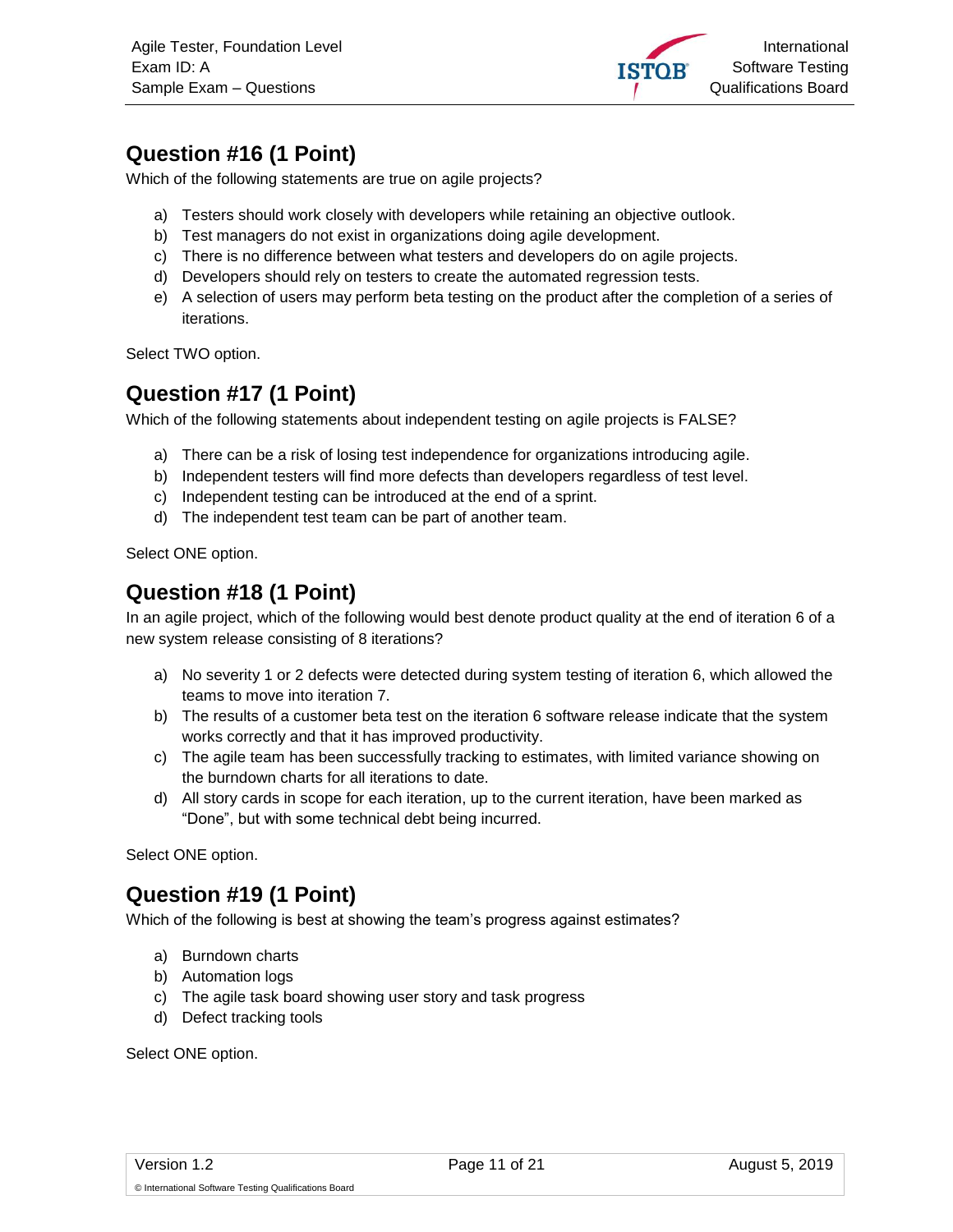

# **Question #20 (1 Point)**

The business advises during iteration 5 planning that they require changes to the system delivered in iteration 3.

Of the following activities, which would need to be done first to minimize the introduction of regression risk when this feature is changed?

- a) Review and update all manual and automated tests impacted by this change to meet the new acceptance criteria.
- b) Write new manual and automated tests for the feature and add them to the regression test suite.
- c) Automate all test cases from the previous iteration and add them to the automated regression test suite.
- d) Increase the amount of test automation around the system to include more detailed test conditions.

<span id="page-11-0"></span>Select ONE option.

#### **Question #21 (1 Point)**

Which of the following are reasons why automation is essential within agile projects?

- i. So that teams maintain or increase their velocity
- ii. To prevent the test team from becoming bored with manual, repetitive tasks
- iii. To retest all test cases from previous iterations
- iv. To eliminate regression in the product due to high code churn
- v. To ensure that code changes do not break the software build
- a) i and iv
- b) i and v
- c) iii and iv
- <span id="page-11-1"></span>d) ii and v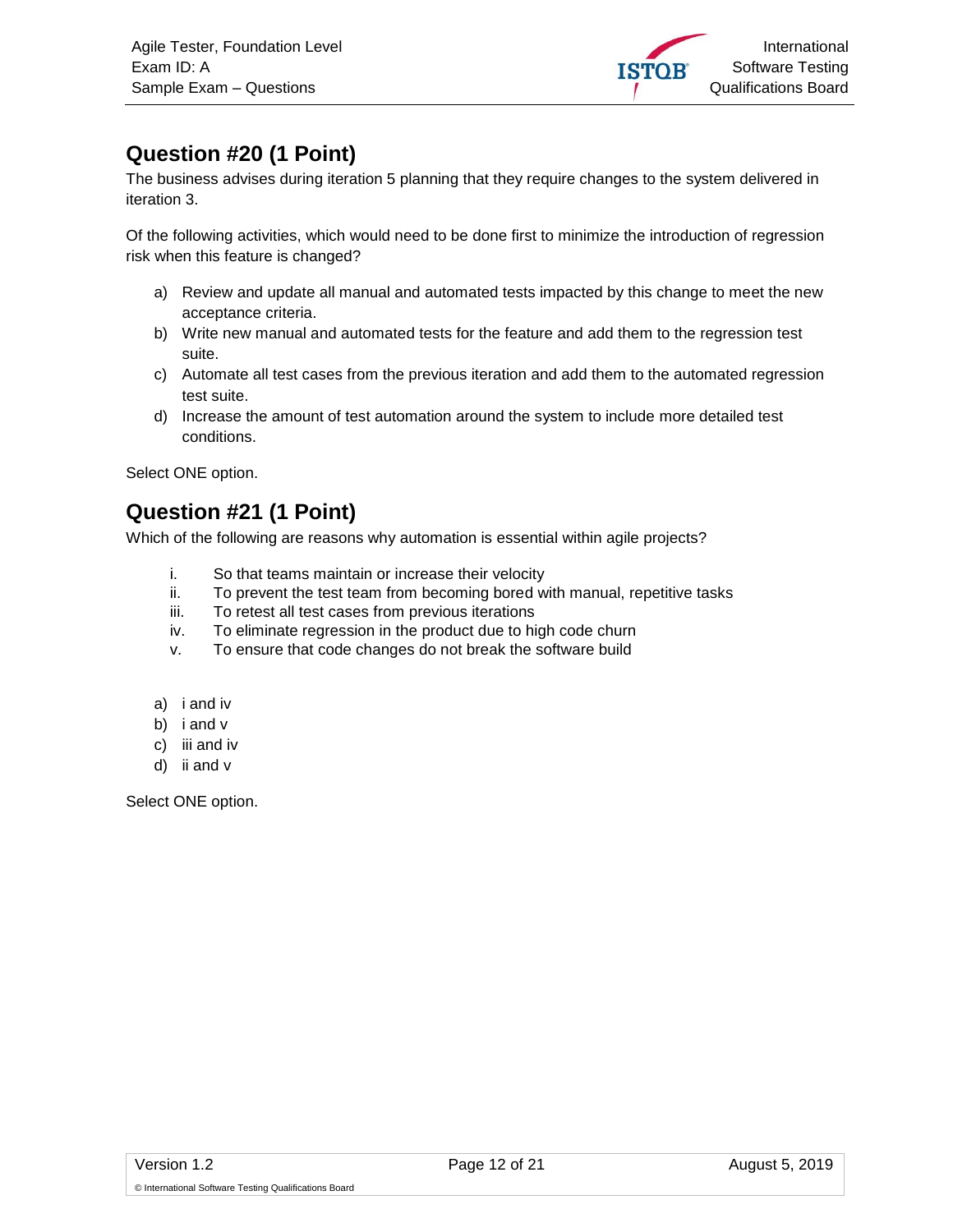

# **Question #22 (1 Point)**

In agile projects there is more need for testers to understand and develop test automation scripts than in traditional projects. Of the following:

- i. Requirements change daily and have to be regression tested. This rapid change requires automated tests because manual testing is too slow.
- ii. The tests should generate feedback on product quality as early as possible. So all acceptance tests should be executed in each iteration, ideally as modifications are made. In practice that can only be realized by automated tests.
- iii. Test-First and Continuous Integration Practice require that the regression test suite is executed whenever changed code is checked-in. In practice that can only be realized by automated tests.
- iv. Iterations or sprints are of fixed length. The team has to guarantee that all tests can be completely executed at the last day of each iteration/sprint. In practice, that can only be realized by automated tests.
- v. Agile projects rely on unit testing rather than on systems testing. Since unit tests cannot be executed manually, all tests have to be automated tests.

Which are the reasons why this is a necessary skill on agile projects?

- a) i & iii
- b) ii & v
- c) iv & v
- d) ii and iii

<span id="page-12-0"></span>Select ONE option.

# **Question #23 (1 Point)**

Which tasks are typically expected of a tester on an agile project?

- i. decide on user acceptance
- ii. design, create and execute appropriate tests
- iii. schedule defect reports for analysis
- iv. automate and maintain tests
- v. improve program logic by pair programming
- a) i & iii
- b) ii & iii
- c) ii & iv
- <span id="page-12-1"></span>d) ii & v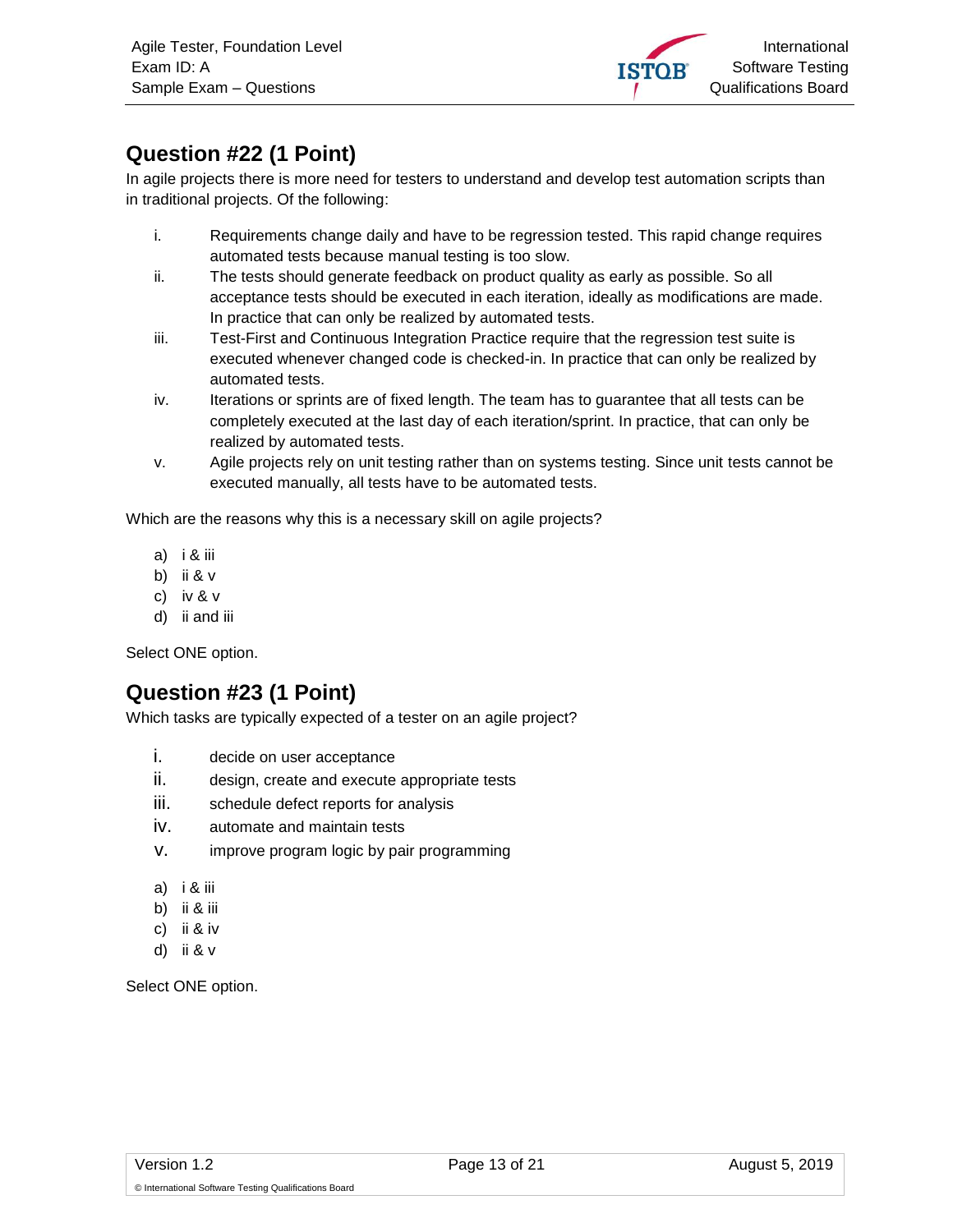

# **Question #24 (1 Point)**

Which of the following is NOT a typical task performed by the tester within an agile team?

- a) To automate tests and maintain them
- b) To mentor and coach other team members
- c) To produce and update burndown charts
- d) To participate in code analyzing activities

<span id="page-13-0"></span>Select ONE option.

# **Question #25 (1 Point)**

The term "burndown" refers to which of the following?

- a) A chart showing which team members are working the most, and are likely to be under stress
- b) A chart showing the progress of each user story, and when they are likely to be completed
- c) A chart showing the amount of work left to be done, versus the time allocated for the iteration
- d) A chart showing defects that have been fixed, and when the remaining defects are likely to be fixed

<span id="page-13-1"></span>Select ONE option.

#### **Question #26 (1 Point)**

Which of the following statements about Test Driven Development (TDD) is FALSE?

- a) TDD is a "test first" approach to develop reusable automated tests
- b) The TDD cycle is continuously used until the software product is released
- c) TDD helps to document the code for future maintenance efforts
- d) The result of TDD are test classes used by the developer to develop test cases

Select ONE option.

#### <span id="page-13-2"></span>**Question #27 (1 Point)**

What does the term 'Test Pyramid' refer to and illustrate situations for?

- a) The team's testing workload increases from sprint to sprint
- b) The backlog size, and thus the number of tests, decreases
- c) The number of automated unit tests is higher than the number of automated tests for higher test levels
- <span id="page-13-3"></span>d) The number of automated tests in place increases from sprint to sprint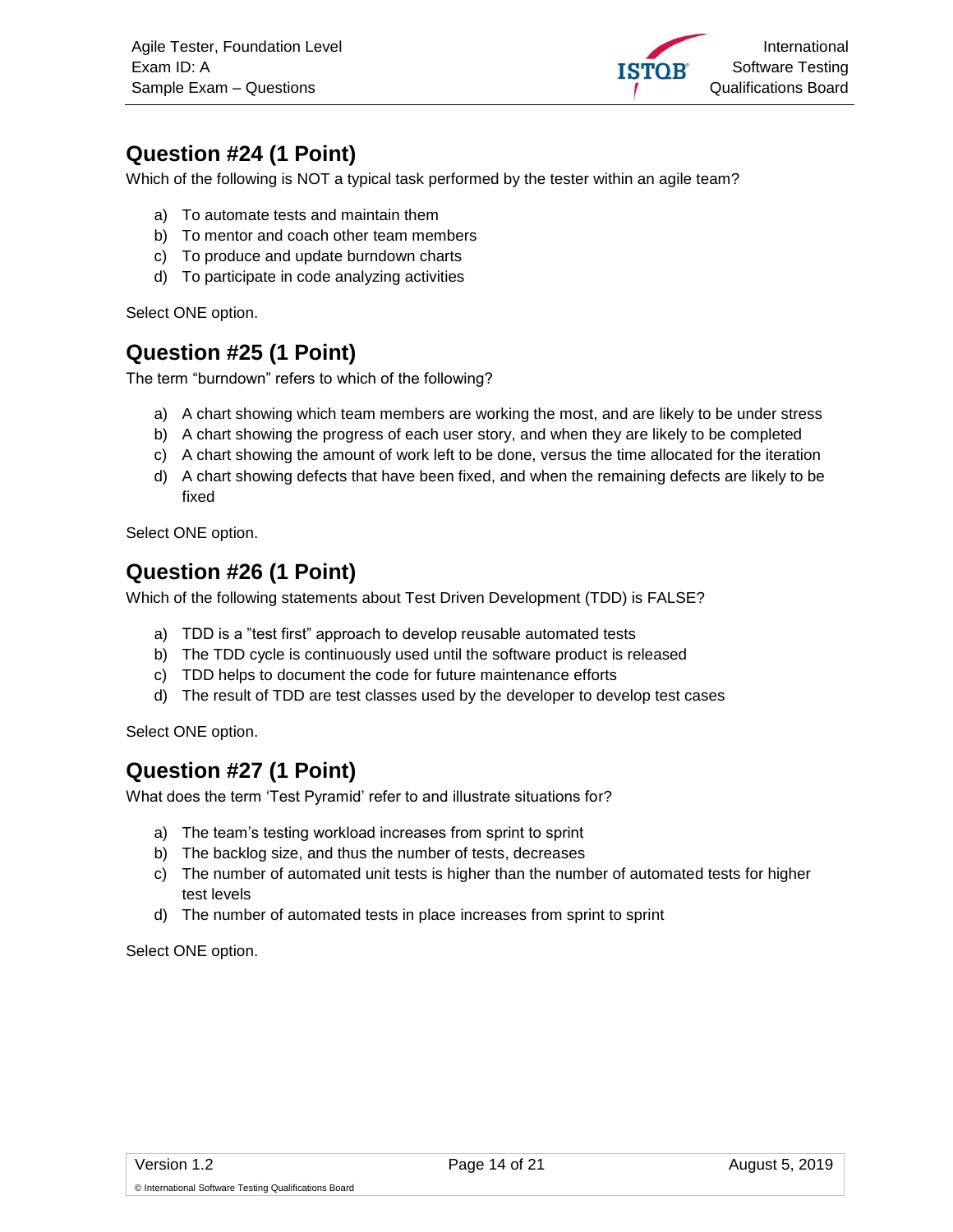

# **Question #28 (1 Point)**

Which of the following demonstrates effective use of the testing quadrants?

- a) When communicating test ideas, the tester can refer to the matching test quadrant, so that the rest of the team will better understand the purpose of the test.
- b) The tester can use the types of tests described in the testing quadrants as a coverage metric, the more tests covered from each quadrant, the higher the test coverage.
- c) The team should pick a number of tests expected from each quadrant, and the tester should design and execute those tests to ensure all levels and types of tests have been executed.
- d) The tester can use the testing quadrants during risk analysis; with the lower level quadrants representing lower risk to customer.

<span id="page-14-0"></span>Select ONE option.

#### **Question #29 (1 Point)**

Given the following user stories:

"As a bank teller, I can easily navigate through the system menu and links, and find the information I am looking for"

"For all users, the system must display all queries in less than 2 seconds, 90% of the time"

And the associated test cases:

TC1: Login as bank teller. Enter customer ID. Verify that the customer transaction history is easy to find, and that navigating through the menus is intuitive.

TC2: Login as bank teller: Enter customer Name. Verify that the customer accounts are easy to find and that navigating through the menus is intuitive.

TC3: Simulate expected traffic on system and validate the time for customer transaction history to display is less than 2 seconds.

Which test quadrants would the above test cases be part of?

- a) Q1 unit level, technology facing & Q2 system level, business facing
- b) Q2 system level, business facing & Q3 system or user acceptance level, business facing
- c) Q3 system or user acceptance level, business facing & Q4 system or operation acceptance level, technology facing
- <span id="page-14-1"></span>d) Q2 system level, business facing & Q4 system or operation acceptance level, technology facing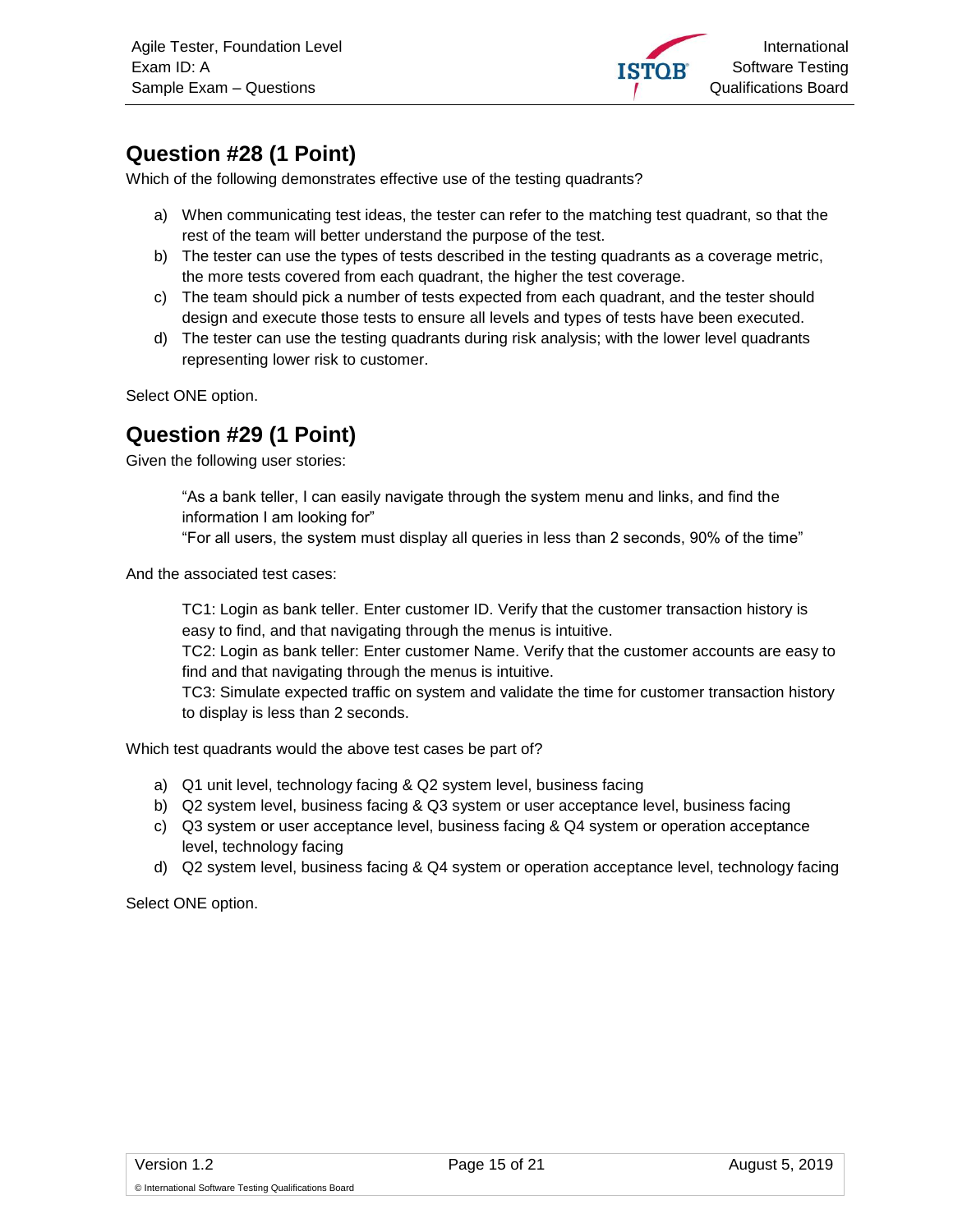

# **Question #30 (1 Point)**

At the beginning of the 5<sup>th</sup> iteration of a project, a new requirement was introduced to support a new type of browser. The tester realizes that the existing test automation framework and scripts will not support the new type of browser.

What is the best course of action for the tester on this team to take?

- a) The tester should notify the team that they are planning on working extra hours throughout the next 2 sprints in order to update the existing test automation framework and scripts to support the new type of browser so as not to disturb the existing sprint plan.
- b) The tester will notify the team of the issue. A risk analysis is done, and the team decides that regression testing must be performed on the new type of browser in addition to the other supported browsers. The tester will update the sprint plan by adding tasks to modify the framework and scripts to support the new type of browser.
- c) The tester does some research and concludes that the risk is low that any new defects would be introduced in the new type of browser that have not already been found in other supported browsers. The tester continues with the existing sprint plan and makes no changes to test automation framework or scripts.
- d) The tester will stop what they are doing, design specific tests for compatibility testing of the new type of browser and communicate with the team that any other testing work for the sprint will have to be pushed to the next iteration.

Select ONE option.

#### <span id="page-15-0"></span>**Question #31 (1 Point)**

Given the following results from a product risk analysis that occurred at the beginning of an iteration:

| $\bullet$ | User story 1 (Performance):    | likelihood: high,   | impact: high   |
|-----------|--------------------------------|---------------------|----------------|
| $\bullet$ | User story 2 (Security):       | likelihood: high,   | impact: high   |
| $\bullet$ | User story 3 (Functional):     | likelihood: medium, | impact: high   |
| $\bullet$ | User story 4 (Functional):     | likelihood: high,   | impact: medium |
|           | User story 5 (Compatibility):  | likelihood: low,    | impact: low    |
| $\bullet$ | User story 6 (Recoverability): | likelihood: low,    | impact: low    |

Which of the following describes best what the team should do with this information?

- a) Move onto planning poker session to estimate effort for user stories and determine what can be done in the current iteration, and what needs to be added to backlog.
- b) Remove user stories 5 and 6 from the current iteration and move to a later iteration.
- c) Because of the number of high likelihood, high impact risks slotted for this iteration, the team has no choice but to extend the timeframe of the iteration by 2 weeks.
- d) The team should collaborate on effective ways to mitigate the high likelihood, high impact risks.
- e) The team should plan to complete all items in the current sprint, but save the lower risk items for the end of the sprint, and only test these items if there is time.

<span id="page-15-1"></span>Select TWO option.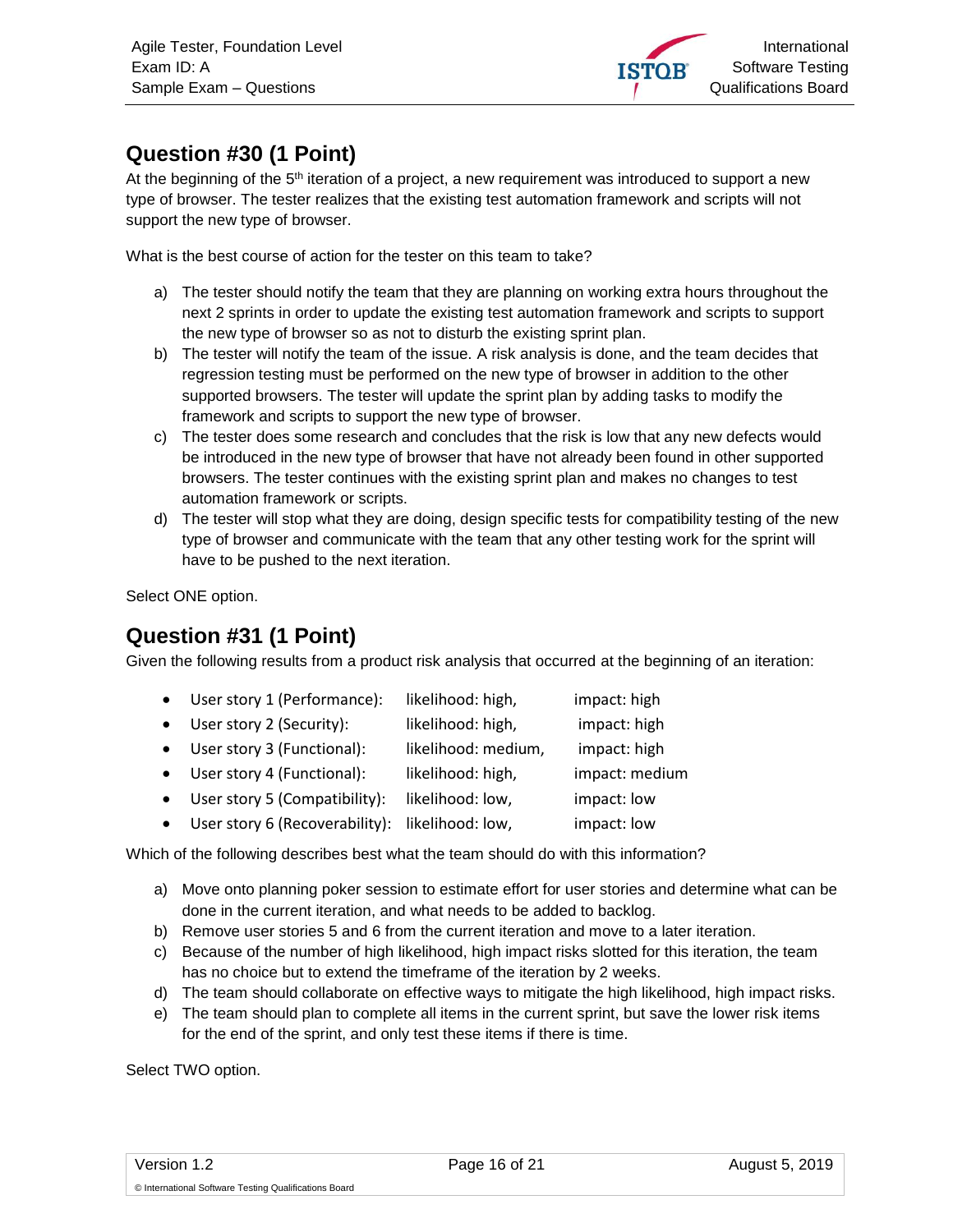

# **Question #32 (1 Point)**

Given the following user story: "As the president, any data I upload should not be viewable by any other user of the system"

During the first poker planning session, the following story points were given based on risk, effort, complexity, and proper extent of testing:

Customers: 5 Developers: 5 Testers: 20

What is the best outcome following this planning session?

- a) Because the customer's and developer's size estimates match, the team can be confident that this estimate is good and should move onto the next user story.
- b) The team should hold a conversation to understand why the testers felt this user story was significantly more work. Another round of the planning poker session should occur following that discussion.
- c) Because the customer owns the system in the end, the customers' estimates should be taken as correct when there is a conflict.
- d) The poker planning sessions should continue until all estimated story points are an exact match between customers, developers, and testers.

Select ONE option.

# <span id="page-16-0"></span>**Question #33 (1 Point)**

An agile team is assigned to a project to update an existing medical device to newer technologies. Since the last release of the existing medical device, a new version of the medical device standard has been released. User access to the device is changing and will be documented in user stories.

Based on this information, and in addition to the user stories, which of the following would best provide relevant information to support your testing activities?

- i Updated version of standards document for medical system.
- ii Existing defects or typical defect areas in existing system.
- iii Obsolete user access test cases and results for existing application.
- iv Performance metrics for existing application.
- v Defects logged during other similar conversion projects for medical devices.
- a) *i*, *ii*, *iii*, *iv*
- b) ii, iv, v
- c) i, ii, v
- <span id="page-16-1"></span>d) All of the above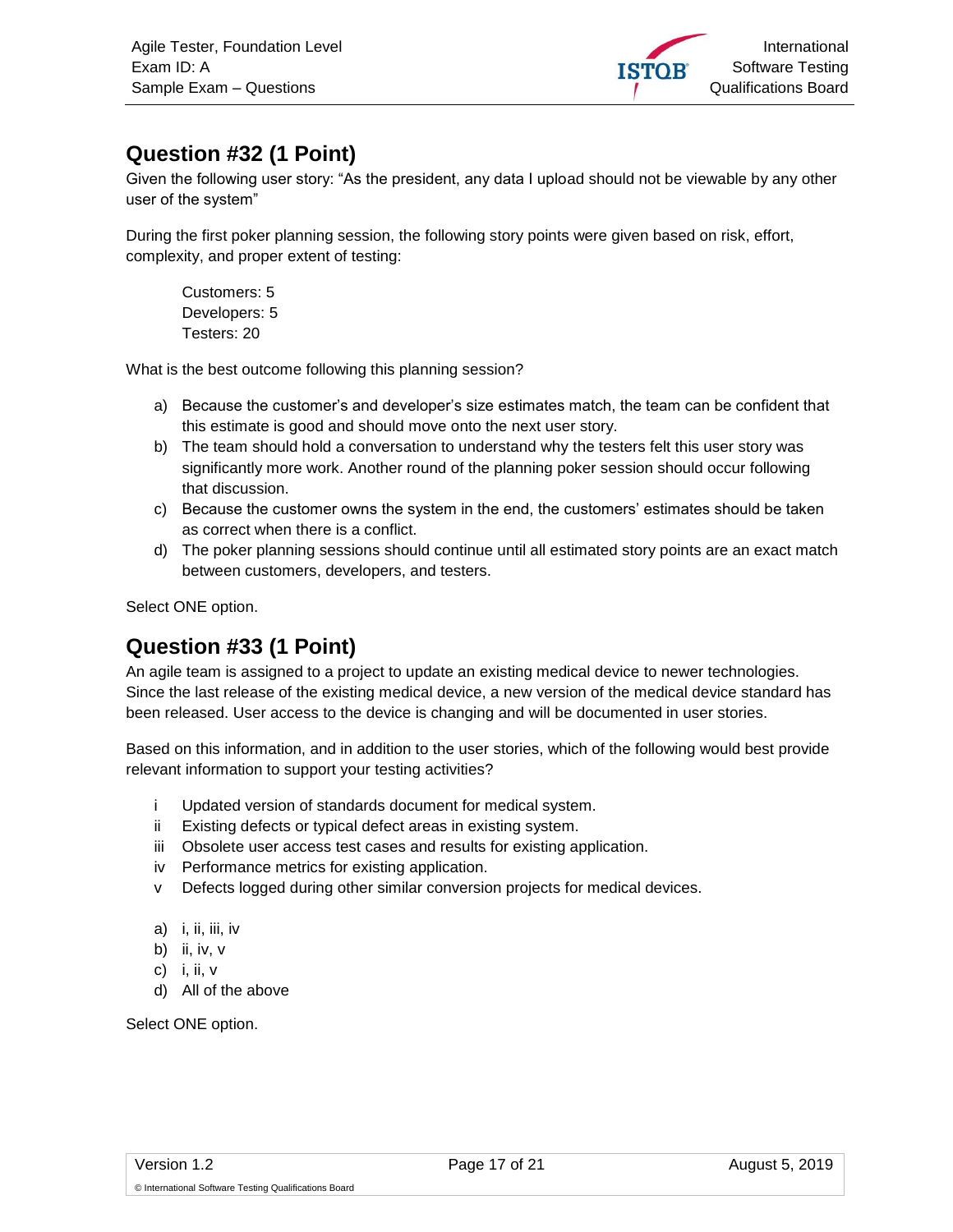

# **Question #34 (1 Point)**

Which alternative is the BEST description of when to stop testing (release criteria) in an agile project?

- a) All test cases have been executed
- b) The probability of remaining faults has been reduced to a level that can be accepted by the customer
- c) The achieved test coverage is considered enough. The coverage limit is justified by the complexity of the included functionality, its implementation, and the risks involved
- d) The iteration/sprint is finished

<span id="page-17-0"></span>Select ONE option.

#### **Question #35 (1 Point)**

Which of the following are examples of testable acceptance criteria for test related activities?

- a) Structure based testing: White box testing in addition to black box testing is used.
- b) System testing: At least 80% of functional regression tests are automated.
- c) Security testing: A threat risk analysis scan is completed with no faults identified.
- d) Performance testing: The application is responding in a reasonable amount of time with 5000 users.
- e) Compatibility testing: The application is working on all major browsers.

Select TWO option.

#### <span id="page-17-1"></span>**Question #36 (1 Point)**

Given the following User Story: "As a bank teller, I would like to be able to view all of my customer's bank transactions on the screen, so I can answer his/her questions".

Which of the following can be considered as relevant acceptance test cases?

- i. Login as a bank teller, get the customer's account balance for all open accounts
- ii. Login as a bank teller, enter a customer account ID, get his transactions history on the screen
- iii. Login as a bank teller, request customer account ID by using name abbreviations, and get his transaction history on the screen
- iv. Login as a bank teller, enter a customer IBAN (international bank account number), get his transaction history on the screen
- v. Login as a Bank Teller, enter a customer Account ID, get the Transactions history in less than 3 seconds on screen
- a) i, ii, iv
- b) i, iii, iv
- c) ii, iv, v
- <span id="page-17-2"></span>d) ii, iii, iv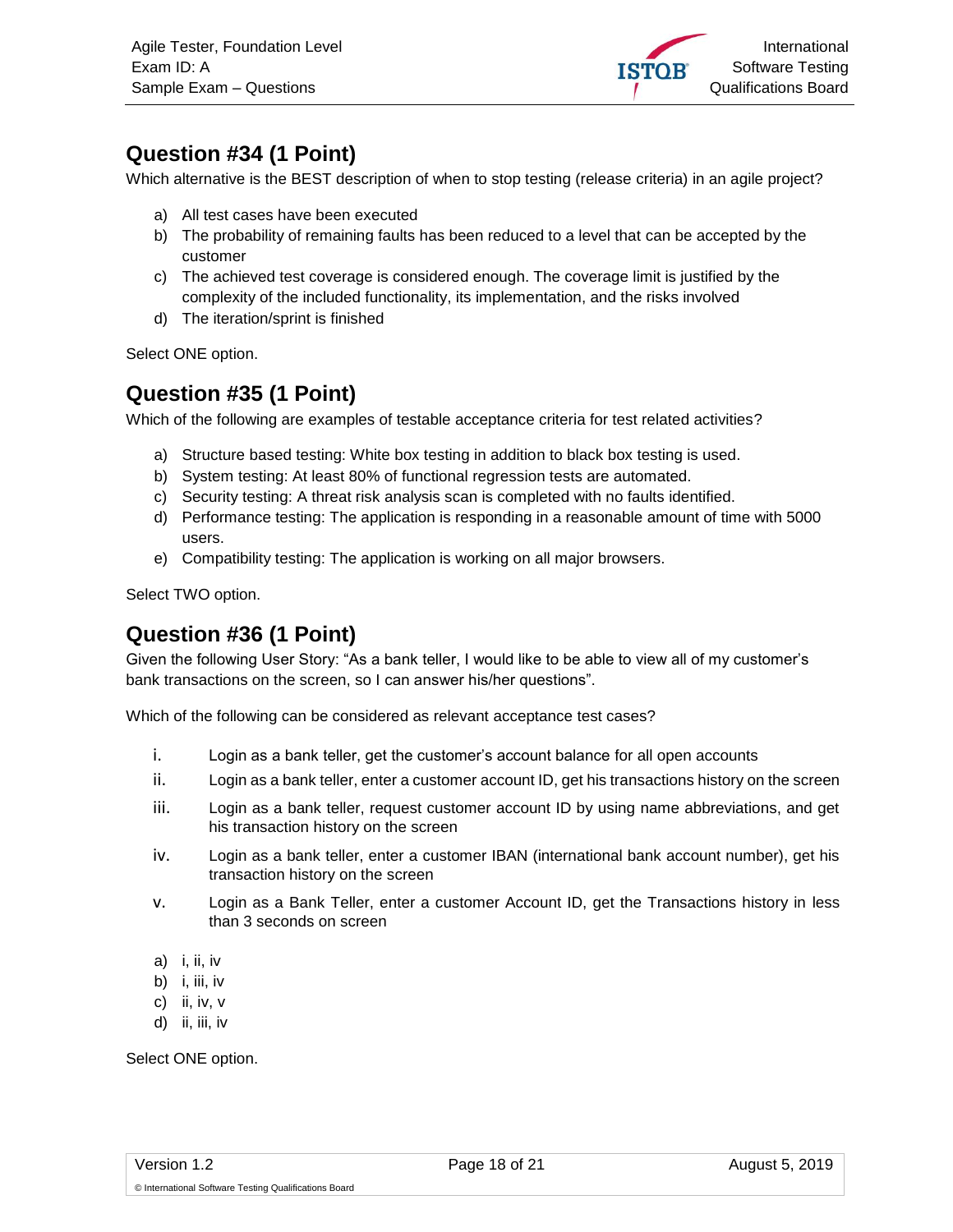

# **Question #37 (1 Point)**

Given the following user story: "An online application charges customers to ship purchased items, based on the following criteria**:**

- Standard shipping costs for under 6 items
- Shipping is \$5 for 6-10 items
- Shipping is free for more than 10 items

Which of the following is the best black box test design technique for the user story?

- a) State Transition testing: Test the following states browsing, logged in, selecting, purchasing, confirming, and exiting.
- b) Decision tables: Test the following conditions User logged in; At least 1 item in cart; Purchase confirmed; Funding approved; with the resulting action of – Ship Item.
- c) Boundary Value Analysis: Test the following inputs 0,5,6,10,11,max
- <span id="page-18-0"></span>d) Use Case Testing: Actor=customer; Prerequisites=customer logs in, selects and purchases items; Postconditions= items are shipped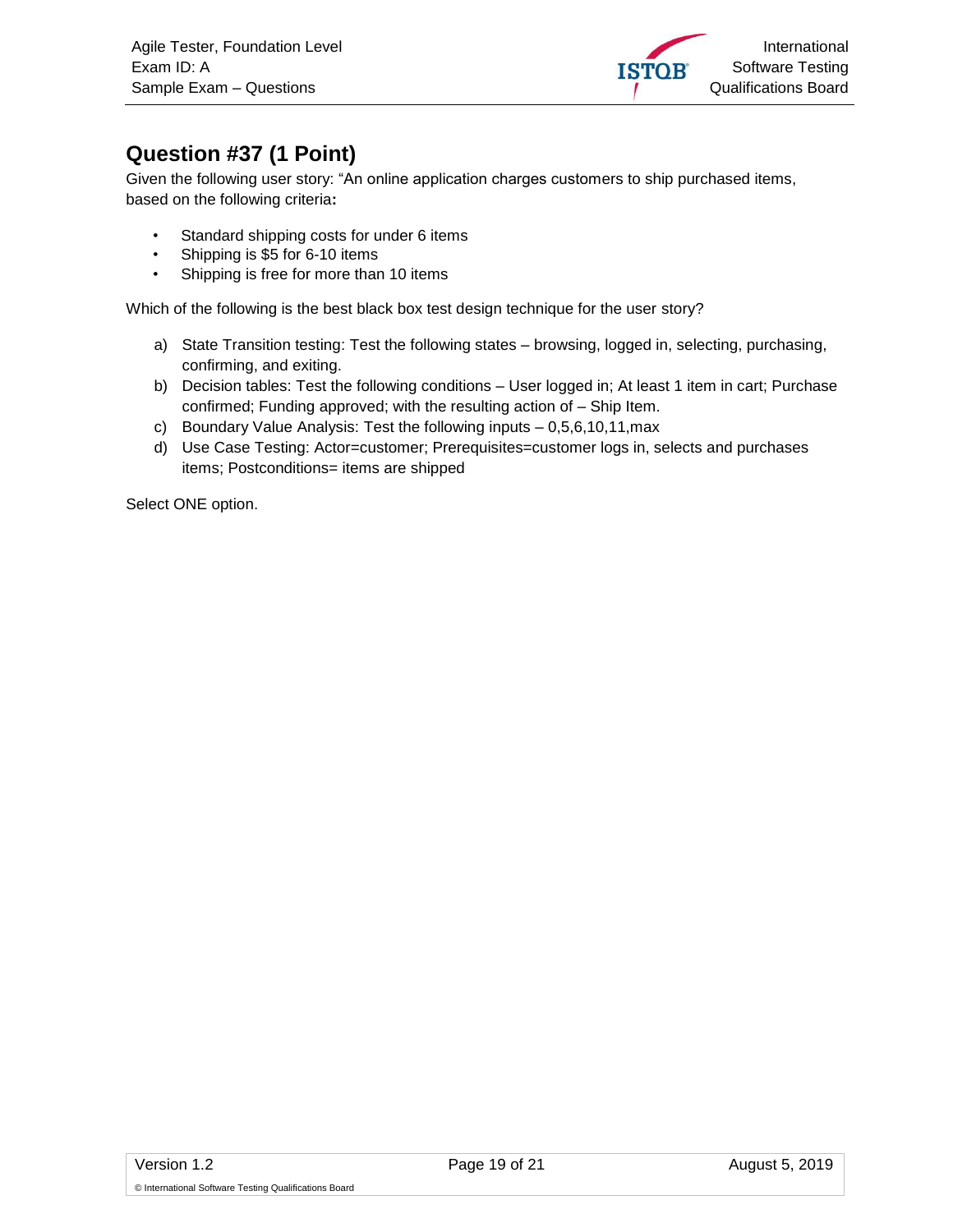

# **Question #38 (1 Point)**

Your manager would like to introduce exploratory testing to your agile team. He has received the following suggestions on how to proceed from previous colleagues:

- i. User stories are assigned to testers who are completely new to the user story. There is allotted 120 minutes allocated to complete exploratory testing on the user story. Testers do not need to document tests, or test results, but do need to log defects if any are encountered.
- ii. User stories are assigned to testers who have already completed risk based testing on the same areas. There is allotted 120 minutes allocated to complete exploratory testing for this user story. The team expects at the end of the 120 minutes to have a list of test ideas, including data and actors, results and issues encountered, and list of defects to be logged in the defect management tool.
- iii. A user story is assigned to business representative. The business representative is told to use the system like the customer would on a day-to-day basis. If issues are encountered, the business representative is told to inform the tester, so that they can prioritize and log the defect.
- iv. A user story is assigned to a tester for exploratory testing. Tester is told to learn the functionality of the user story, to make sure the functionality is correct and to include negative testing. There is no set deadline for this exploratory testing to be complete; it depends on what is found by the tester. Documentation is not necessary, but defects need to be logged in defect tracking tool.

Your manager presents you with his conclusions about how best to introduce exploratory testing to an agile team.

Which of your manager's conclusions is correct?

- a) Scenario i IS NOT the best way because: In exploratory testing, test design and test execution happen at the same time but are guided by a documented test charter that includes actors, test conditions, test data, etc. Test results are also documented and will guide the next test.
- b) Scenario ii IS the best way because: In this case, the testers have knowledge of the user story already, which will help them come up with test conditions and ideas. The team is using timeboxed exploratory test sessions. The team is expected to document test conditions, data, and user information, and to log results of the test. Issues are logged in a defect tracking tool just like any other test technique.
- c) Scenario iii IS NOT the best way because: This could be describing system acceptance testing, but not exploratory testing.
- <span id="page-19-0"></span>d) Scenario iv IS NOT the best way because: Documentation is necessary for exploratory testing, and testers must log test ideas and results of testing. The results of testing are used to guide future exploratory testing.